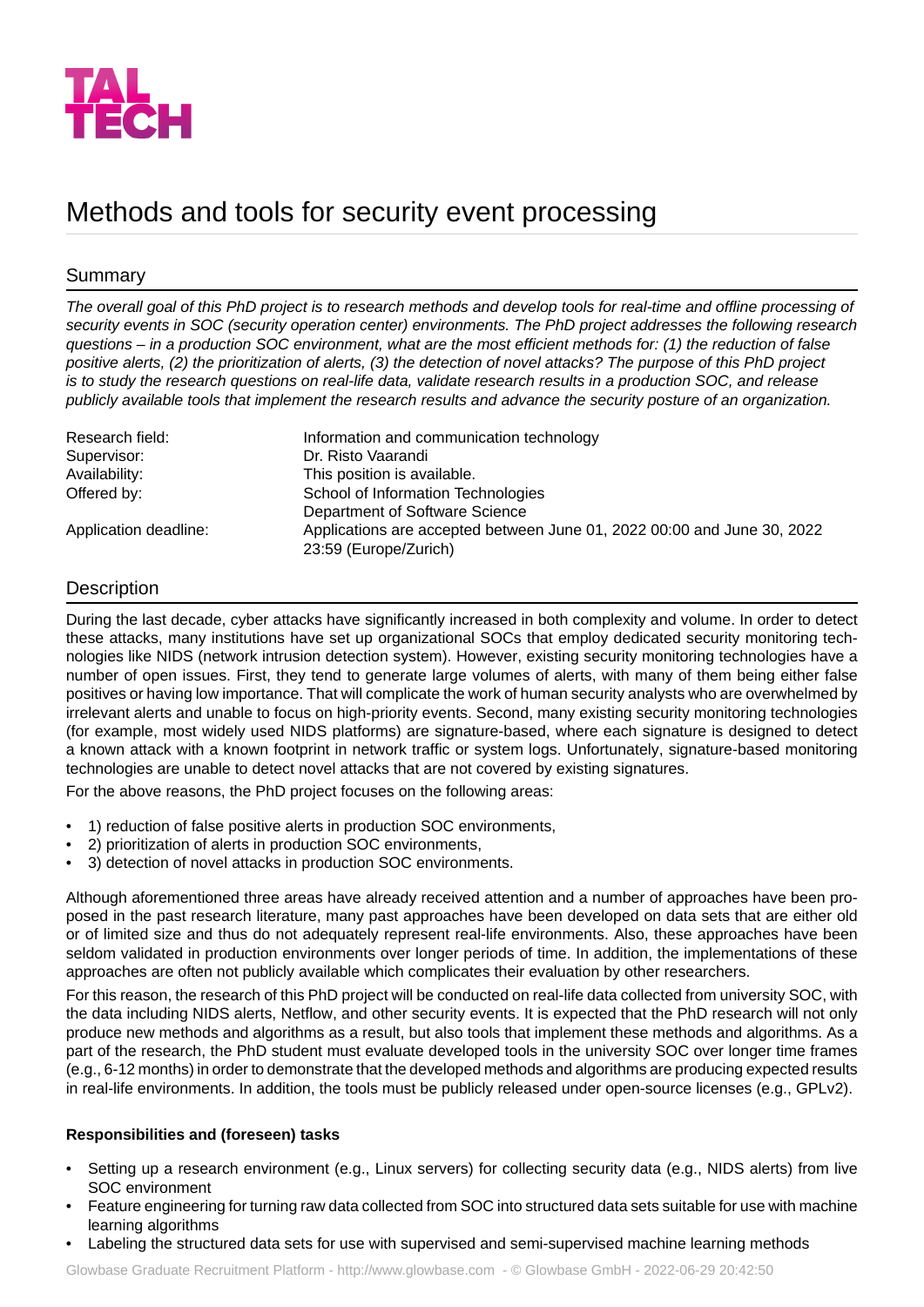

- Evaluating existing supervised and unsupervised machine learning and data mining methods (e.g., random forest, SVM, DBSCAN, Apriori, etc.) on structured data sets
- Development of new machine learning and data mining methods (e.g., new stream clustering or stream pattern mining algorithms for textual security event logs)
- Software development in Python, Golang, Perl, C/C++ (or other appropriate programming language) for creating the implementations of new machine learning and data mining methods
- System administration activities (e.g., acting as a Linux administrator) in order to keep the research environment in good order

### **Applicants should fulfil the following requirements:**

- a master's degree in computer science (preferably in a field closely related to computer and network security)
- a clear interest in the topic of the position
- excellent command of English
- strong and demonstrable writing and analytical skills
- capacity to work both as an independent researcher and as part of an international team
- capacity and willingness to provide assistance in organizational tasks relevant to the project
- good understanding of TCP/IP networking and network security
- previous experience with Linux system administration and good understanding of command line tools
- at least 5 years of experience in software development (e.g., using Python, Golang, Perl, C/C++, etc.)
- at least 2 years of experience with machine learning and developing machine learning applications
- good understanding how to employ Python scikit-learn library for developing machine learning applications

#### **The following experience is beneficial:**

- Security analyst experience from production SOC
- Developer experience from production SOC
- Administration experience of dedicated security monitoring technologies (e.g., Suricata and Snort)
- Administration experience of firewalls, routers and network switches
- Previously obtained Linux and network administration certificates (e.g., RHCE)
- Previously developed machine learning and data mining tools which have been publicly released
- Research experience in the field of machine learning and previously published academic papers (e.g., in IEEExplore or ACM Digital Library)

The candidate should submit a research plan for the topic, including the overall research and data collection strategy. The candidate can expand on the listed research questions and tasks, and propose theoretical approaches to be used.

### **We offer:**

- 4-year PhD position in one of the largest, most internationalized and leading cyber security research centers in Estonia
- The chance to do high-level research in one of the most digitally advanced country in Europe
- Opportunities for conference visits, research stays and networking with globally leading universities and research centers in the field of cyber security

#### **About the department**

TalTech Centre for Digital Forensics and Cyber Security works towards enhancing the competence and ability of Estonian computer security field through education, research and development. We strive towards becoming the best cyber security Master's and Doctoral studies institution in the Baltics and Nordic countries. The centre is a part of TalTech Department of Software Science. The Centre for Digital Forensics and Cyber Security coordinates Cybersecurity MSc programme (IVCM).